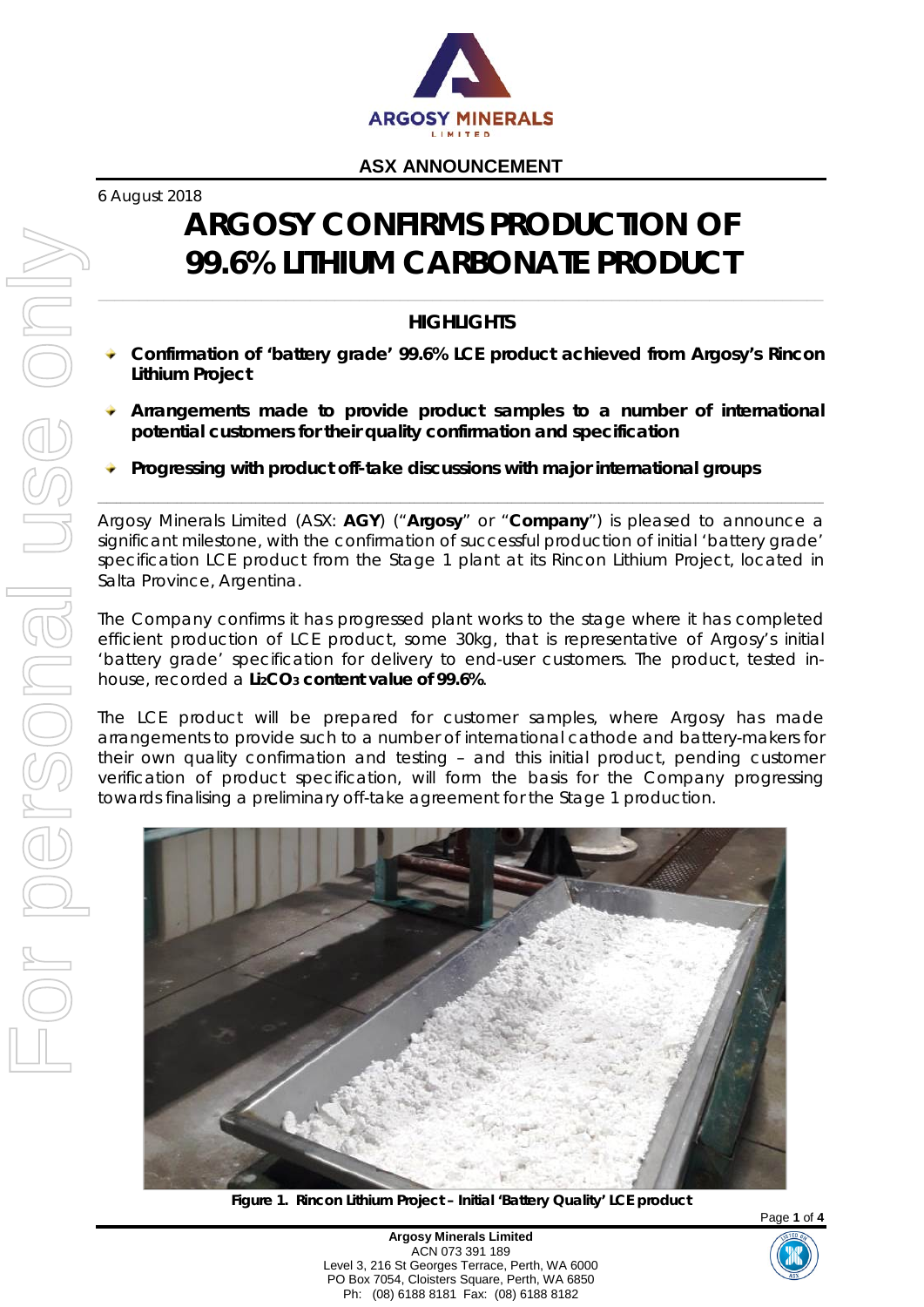

Argosy Managing Director, Jerko Zuvela said "*We are delighted at this significant milestone – to achieve such a result from our Stage 1 500tpa capacity plant is a remarkable success.*

*We believe our chemical process pathway is efficient and scalable, and the success being announced today bodes well for the continued development of stages 2 and 3 at the Rincon Lithium Project.*"

The Company's primary focus and principal Stage 1 milestone remains to produce consistent battery grade LCE product for on-going operations, whilst also confirming the chemical process is efficient, cost effective and scalable for all development stages.

Argosy is confident that the process test-works phase completed to date, and which has resulted in the initial 99.6% 'battery quality' LCE product being achieved, will form the basis to further improve and optimise the production process for subsequent commercial sales and substantiating the Stage 2 and Stage 3 commercial plant designs.



 **Figure 2. Rincon Lithium Project – Stage 1 Industrial Scale Pilot Plant with initial 'Battery Quality' LCE product**

#### *Lithium Product Market & Pricing Update*

During recent months, the Company's most relevant pricing reference – the Battery Grade Li2CO3, FOB South America average price is currently ~US\$15,000 per tonne (source: Benchmark Mineral Intelligence). This aligns with reports from key South American suppliers,

Page **2** of **4**

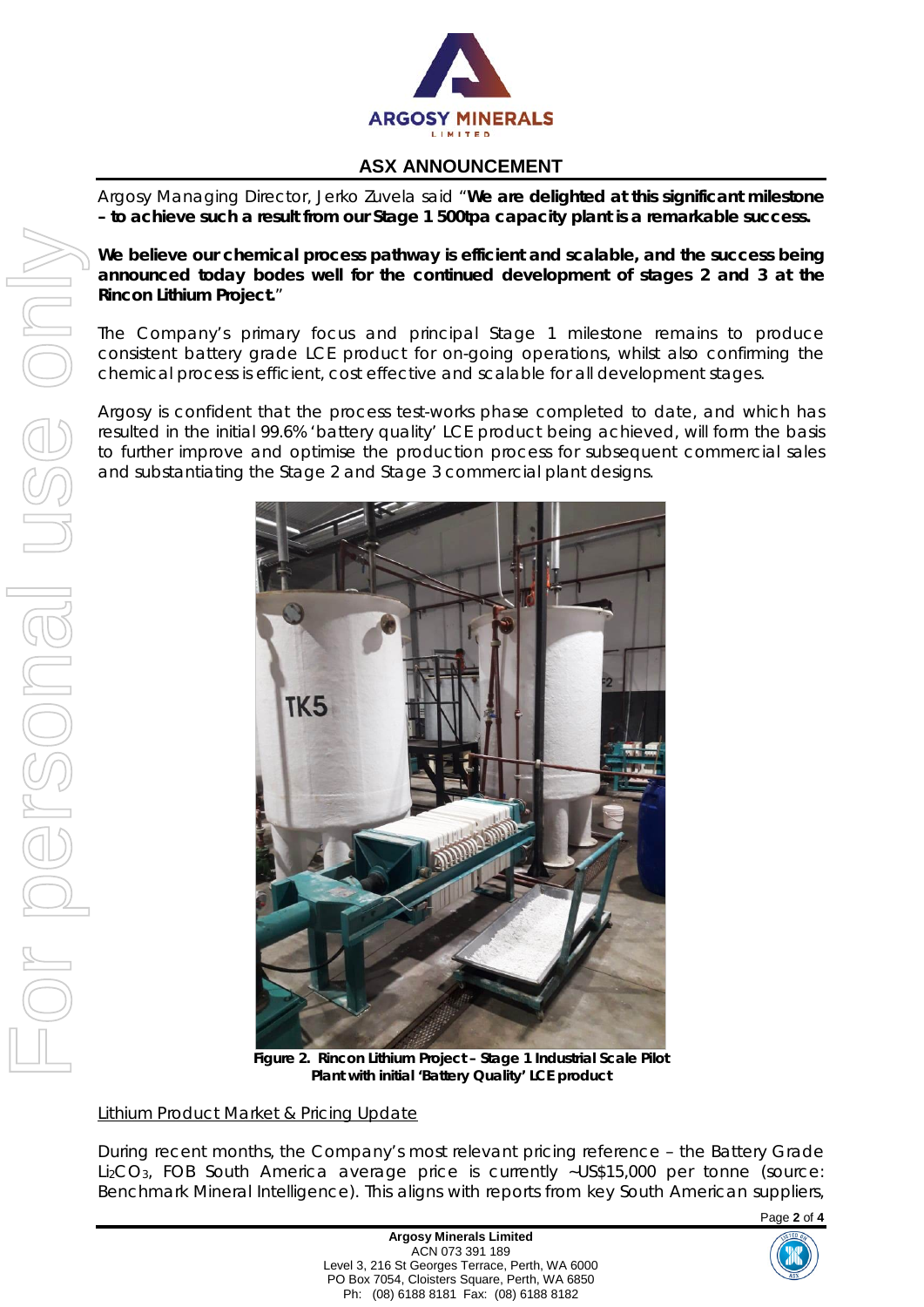

who have guided toward strong pricing for the remainder of 2018, citing robust demand, particularly from cathode customers amidst a shortfall of battery grade lithium chemical products in both carbonate and hydroxide form.

As the Company has taken note, the market was expecting increasing supply during 2018 from Chinese lithium chemical conversion plants processing spodumene concentrate from Australian hard rock projects. However, the overall supply/demand balance for lithium chemicals continues to be tight as conversion plants have reported significant technical difficulties commissioning new capacity and converting new supply.

Argosy's feedback through direct discussions with end-use customers and analyst commentary indicates an increasingly tight lithium market for late-2018 and the next few years ahead, this being the window within which Argosy aims to enter full commercial production.

The Company considers it is in a much stronger and unique position for its current engagement with potential customers due to being the only new participant able to offer potentially high value, premium quality battery quality LCE product directly via the spot market or potential off-take arrangements.

#### **ENDS**

For more information on Argosy Minerals Limited and to subscribe for regular updates, please visit our *website at [www.argosyminerals.com.au](http://www.argosyminerals.com.au/) or contact us via [admin@argosyminerals.com.au](mailto:admin@argosyminerals.com.au) or* Twitter *[@ArgosyMinerals](https://twitter.com/ArgosyMinerals)*.

#### **For further information:**

Jerko Zuvela Managing Director

**T |** +61 8 6188 8181

**E |** [admin@argosyminerals.com.au](mailto:admin@argosyminerals.com.au)

**W|** [www.argosyminerals.com.au](http://www.argosyminerals.com.au/)

**Forward Looking Statements:** Statements regarding plans with respect to the Company's mineral properties are forward looking statements. There can be no assurance that the Company's plans for development of its mineral properties will proceed as expected. There can be no assurance that the Company will be able to confirm the presence of mineral deposits, that any mineralisation will prove to be economic or that a mine will successfully be developed on any of the Company's mineral properties.

#### **ABOUT ARGOSY MINERALS LIMITED**

Argosy Minerals Limited (ASX: AGY) is an Australian company with a current 77.5% interest in the Rincon Lithium Project in Salta Province, Argentina.

The Company is focused on its flagship Rincon Lithium Project – potentially a game-changing proposition given its location within the world renowned "Lithium Triangle" – host to the world's largest lithium resources, and its fast-track development strategy toward production of LCE product.

Argosy is committed to building a sustainable lithium production company, highly leveraged to the forecast growth in the lithium-ion battery sector.